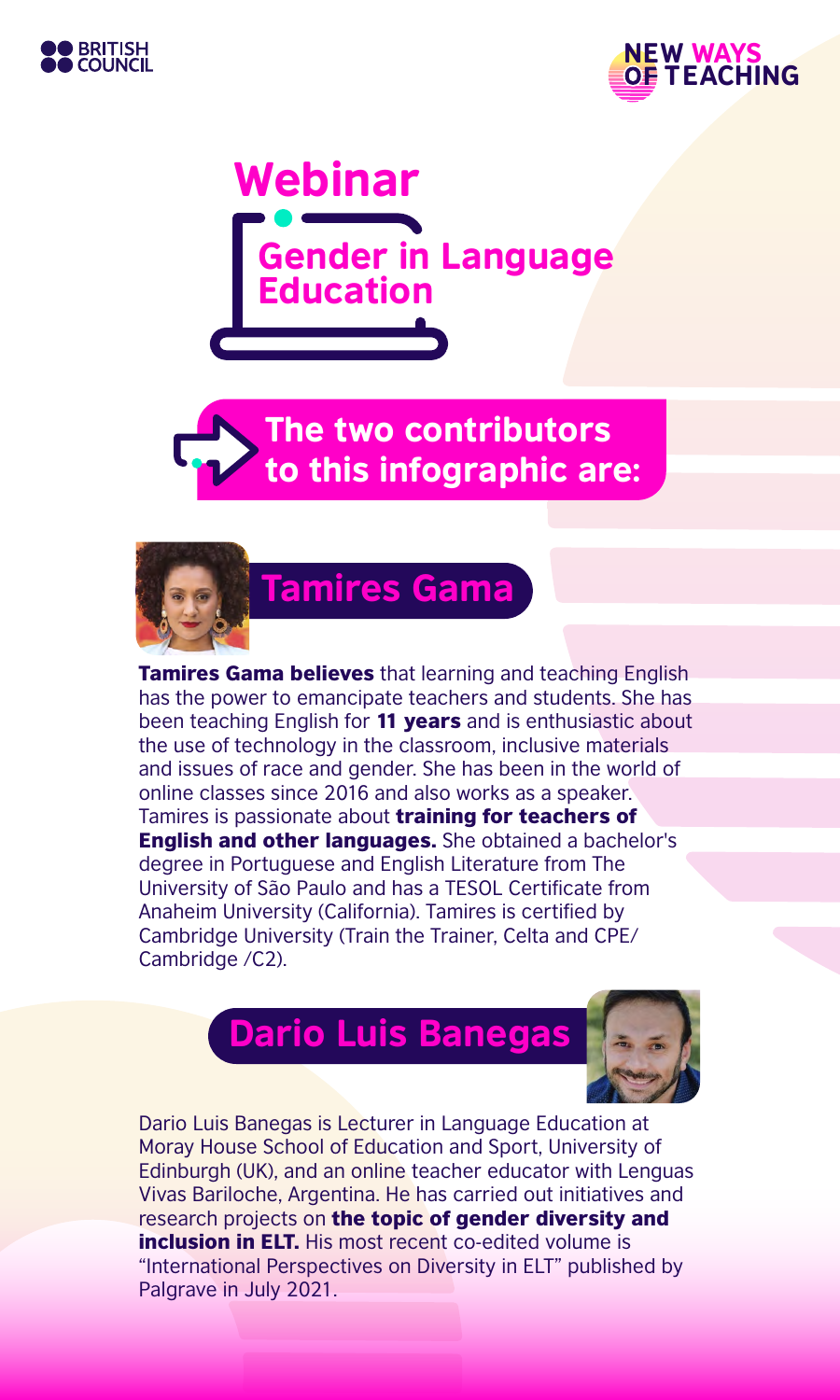



Q1 **What is your work and experience on gender equality in language education in your country?**

Q2 **What were the challenges and achievements?**

#### **Tamires**

Started to introduce **the topic of gender** to teachers when she was working introducing them to using technology in their classrooms. She wanted teachers to be more aware of the content of the materials that they used with their learners. There are 212 million people in Brazil with approximately 2 million public school teachers. Language teachers don't necessarily have a high level of English, so

introducing the topic of gender can be challenging for them. However, Tamires wanted to do this.

**What is your experience for training teachers on gender in language teaching?**

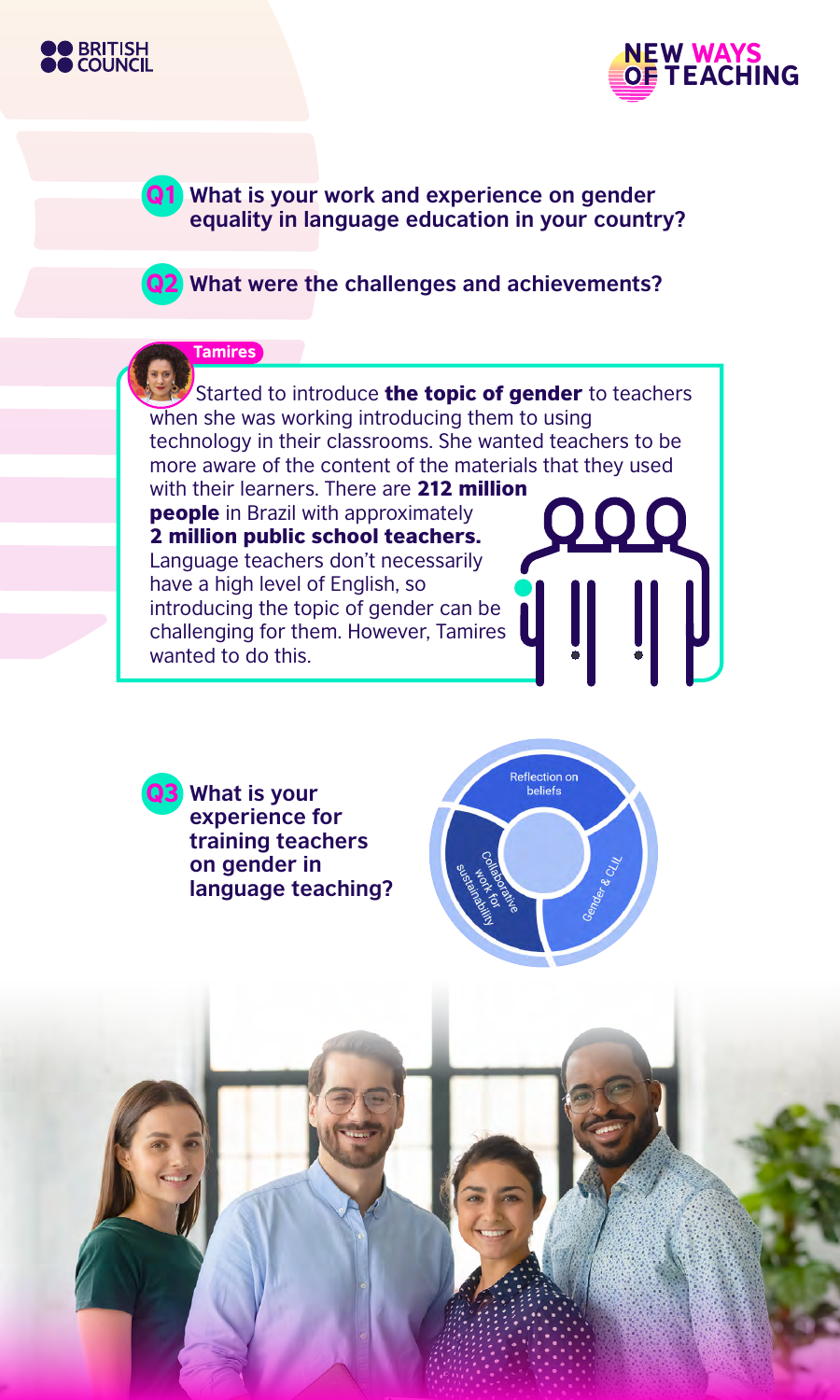



In teacher development sessions, when you start talking about gender, teachers will begin to reflect both on their personal experiences, about their own sexuality, as well as their profession beliefs. However, they don't see themselves as teachers of gender, they identify as teachers of language. Exploring gender in the classroom is not something they are used to doing. **Dario encourages the** teachers to work together, producing materials collaboratively. They plan and sometimes teach lessons together. One of the teachers may find a picture, or a video to base a lesson upon and **share it with the others.** This is a sustainable process, because the teachers can be in charge of the process themselves, they don't need an expert to produce the materials for them. Finally, Dario encourages a **CLIL** (Content and Language Integrated Learning) methodology where the topic of the lesson might be a particular aspect of gender, like gender inequality, or gender violence and

the presentation of the ideas is through

#### **Tamires**

When teachers first start to think about teaching gender issues in the classroom, they reflect on the materials they experienced as learners and the stereotypes that were embedded into them. The teachers begin to see that they are not represented in the materials they use, in the pictures in the textbooks and they realise that the materials they use are **not representative** of their learners. This can be a difficult issue

the medium of English.

for the teachers to face. However, with access now to online materials and websites, it is much easier to find diverse materials for use in class. Where in the past representations didn't reflect ethnic diversity, it is possible to change materials to make representation more related to learners and their lives.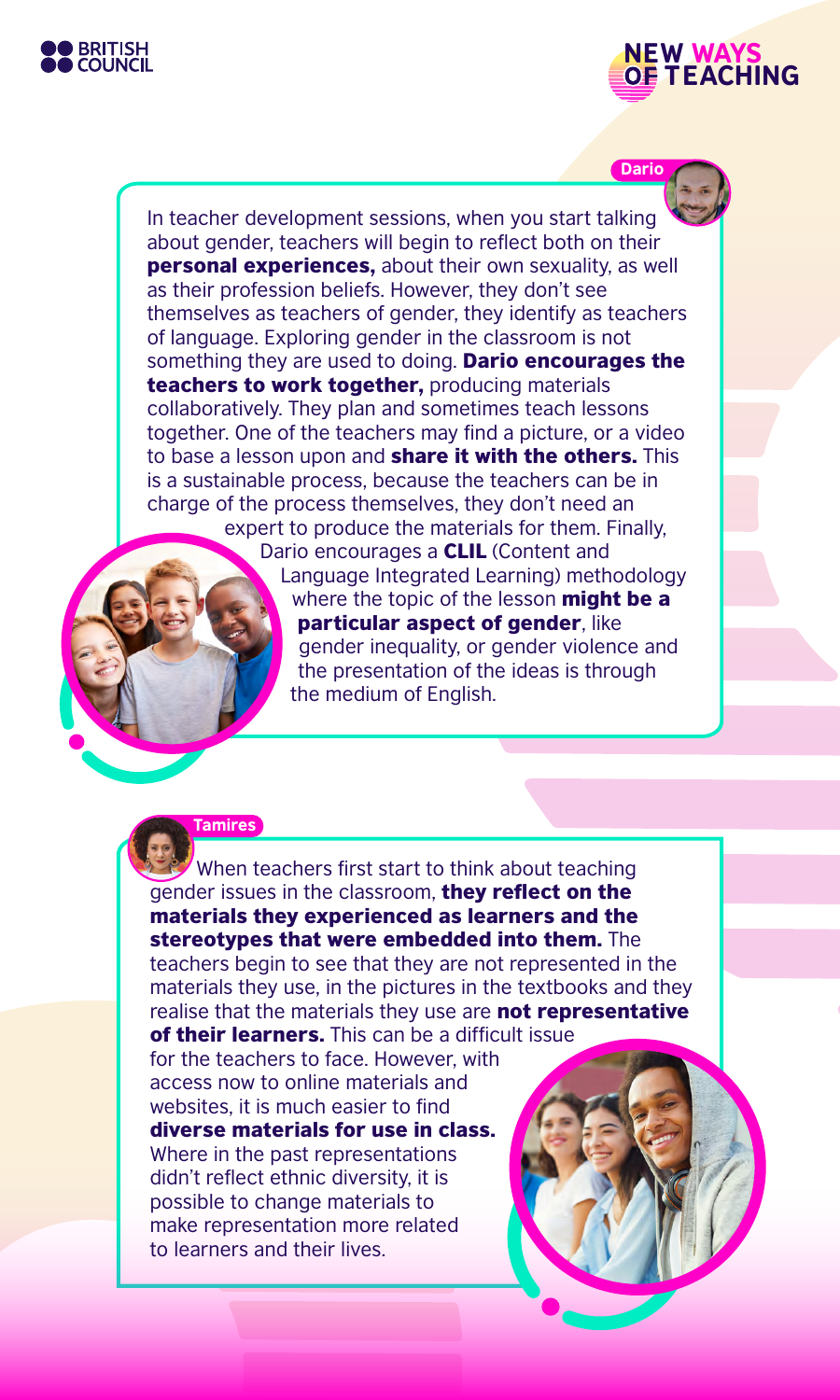



#### Q4 **Can you share some practical ways to address gender imbalance in ELT materials?**

Coursebooks for language teaching are hetero-normative in their representation of gender and therefore LGBTQ+ people are not seen in materials. Different ethnic groups are also often not represented. You can make changes to the material by changing characters' names, or using materials that represent the context where you work.



You can also use materials that focus on ideas and topics **connected to gender** rather than focusing on aspects of language. You can ask students to bring in materials that reflect their lives.



Q5 **What are the challenges and constraints when trying to adapt materials/ activities?**

**Tamires** 

It is difficult to find materials that reflect the broad range of peoples in the world and their genders, in fact there are no one-size fits all solutions. It is more about questioning the materials you use and looking for alternatives where possible. It also about reflecting the students in the materials that you use.

### If you look you can find websites with suitable pictures. Here are three recommendations:







Nappy Young Gifted and Black (YGB)

All go

Teachers raise objections by saying doing this is very time-consuming, but Tamires suggests that doing this will have a pay off by creating a better connection with the students in general. You will develop a better relationship with them, and they will appreciate the lessons more because they can see themselves represented.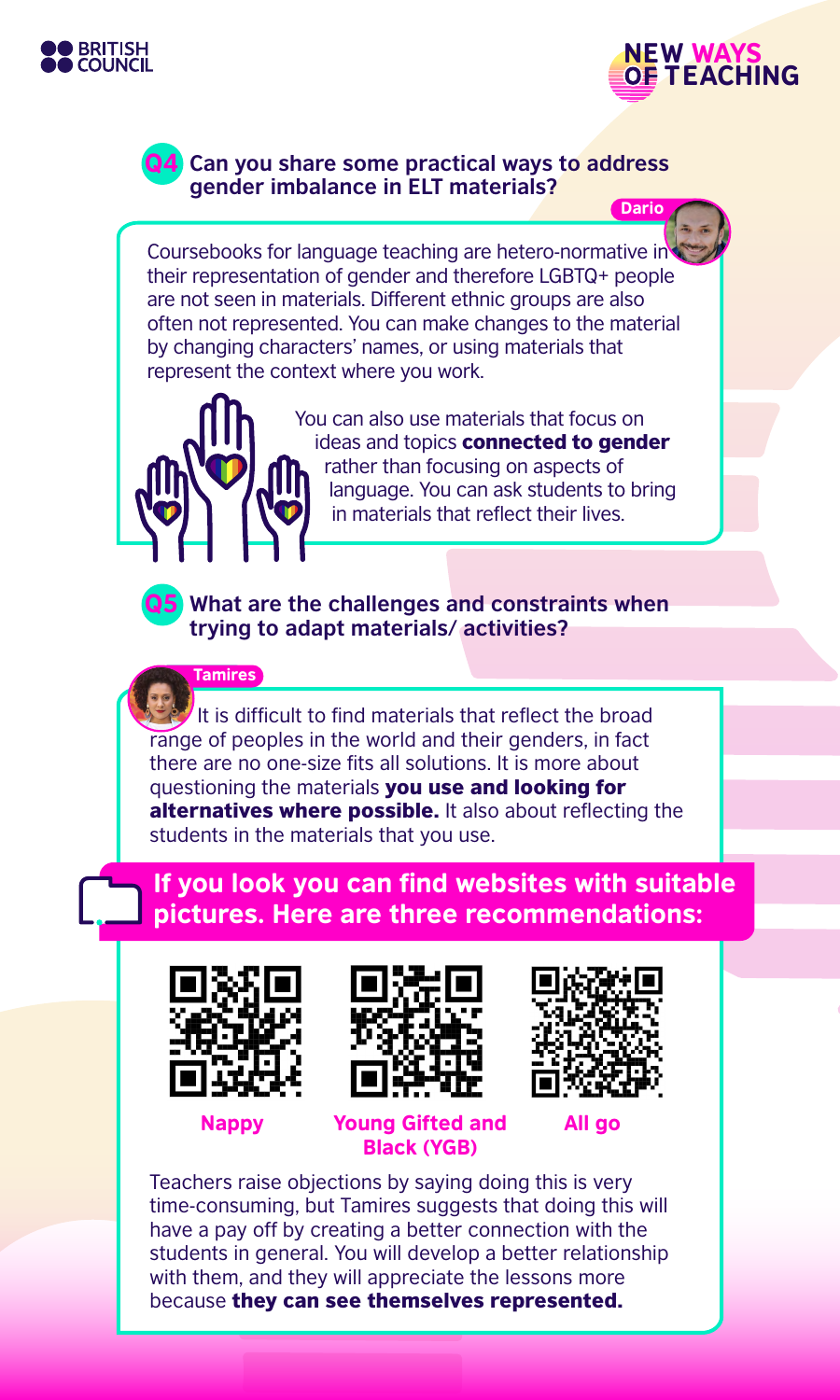





#### Q6 **How can tolerance be promoted in the classroom?**

We should consider different topics in gender, like discrimination, equality and equity, but also think about cases that resonate beyond the classroom into the real world. Education should be part of the process of reforming society. We need to create a mindset in our students that questions how gender is reflected in society. A social justice perspective in teaching should be looking at our own contexts, should support teachers to rethink what topics they cover and if the topics are about gender, then the cases should start with the local, not just a topic like 'Black Lives Matter', or gender discrimination in the UK, but acknowledge that discrimination occurs in our own contexts.

A good place to start this discussion is with the **Sustainable Development Goal (SDG) of** Gender Equality. This SDG focuses on women, but can be broadened out to include LGBTQ+.

Dario refers to Tyson Seburn (2018) who argues that course books should reflect the real world and include members of the LGBTQ+ community and discussion of gender in the classroom should be 'normalised':

http://contact.teslontario.org/?s=tyson+seburn.

He suggests that "LGBTQ+ characters, storylines, and imagery be included alongside the heteronormative narratives in classroom materials without attention drawn to them;" (p. 23).